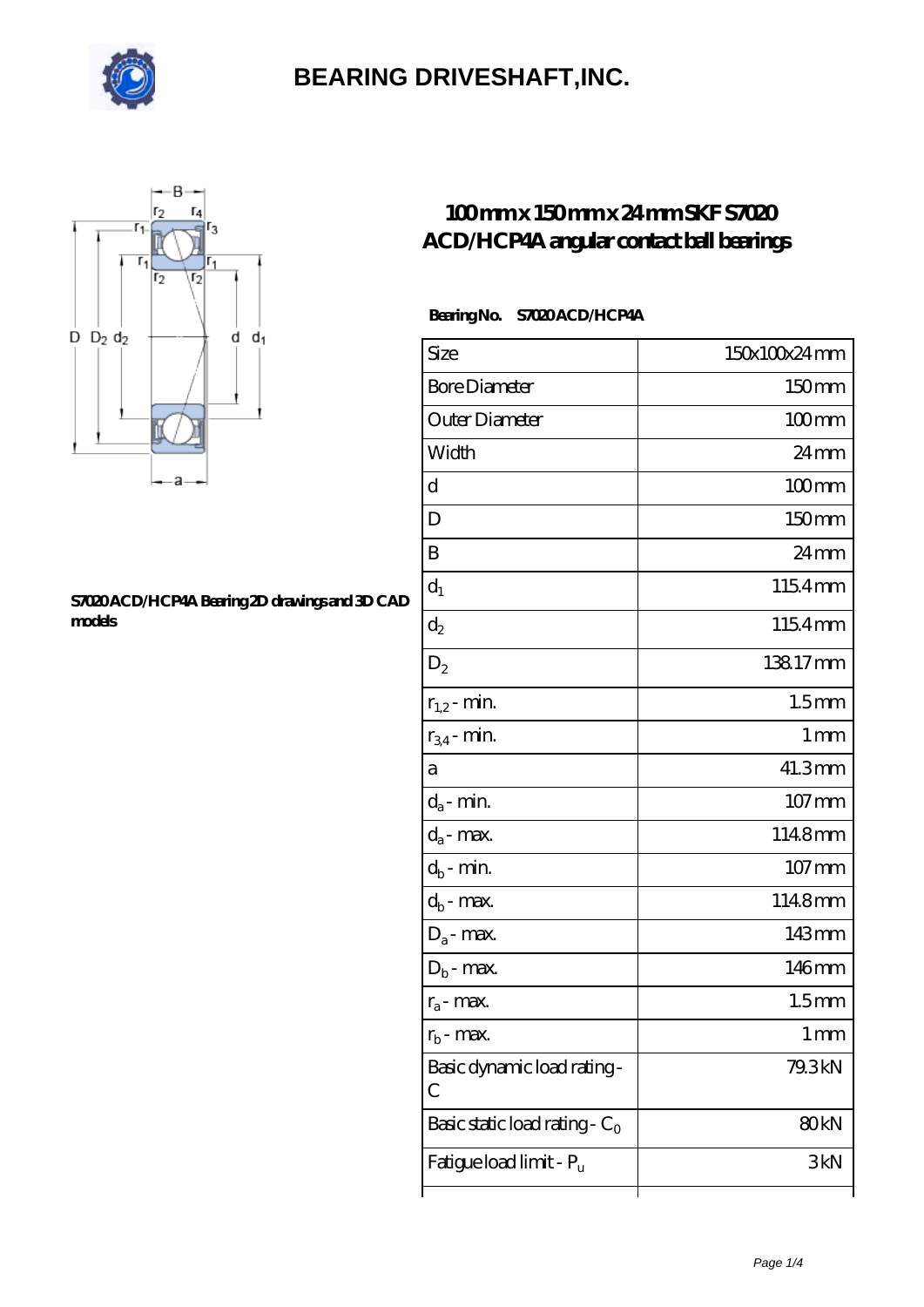

| Limiting speed for grease<br>lubrication | 9500r/min   |
|------------------------------------------|-------------|
| Ball - $D_w$                             | 15875mm     |
| $Ball - z$                               | 22          |
| Calculation factor - e                   | 068         |
| Calculation factor - $Y_2$               | 0.87        |
| Calculation factor - $Y_0$               | 038         |
| Calculation factor - $X_2$               | 0.41        |
| Calculation factor - $Y_1$               | 092         |
| Calculation factor - $Y_2$               | 1.41        |
| Calculation factor - $Y_0$               | 0.76        |
| Calculation factor - $X_2$               | 067         |
| Preload class $A - G_A$                  | 500N        |
| Preload class $B - G_B$                  | 1000N       |
| Preload class $C$ - $G_C$                | 2000N       |
| Preload class $D - G_D$                  | 4000N       |
| Calculation factor - f                   | 1.16        |
| Calculation factor - $f_1$               | 099         |
| Calculation factor - f <sub>2A</sub>     | 1           |
| Calculation factor - $f_{2B}$            | 1.02        |
| Calculation factor - $f_{\chi}$          | 1.05        |
| Calculation factor - $f_{ZD}$            | 1.08        |
| Calculation factor - $f_{HC}$            | 1.02        |
| Preload class A                          | 300N/micron |
| Preload class B                          | 394N/micron |
| Preload class C                          | 524N/micron |
| Preload class D                          | 710N/micron |
| $d_1$                                    | 1154mm      |
| $\mathrm{d}_2$                           | 1154mm      |
| $D_2$                                    | 13817mm     |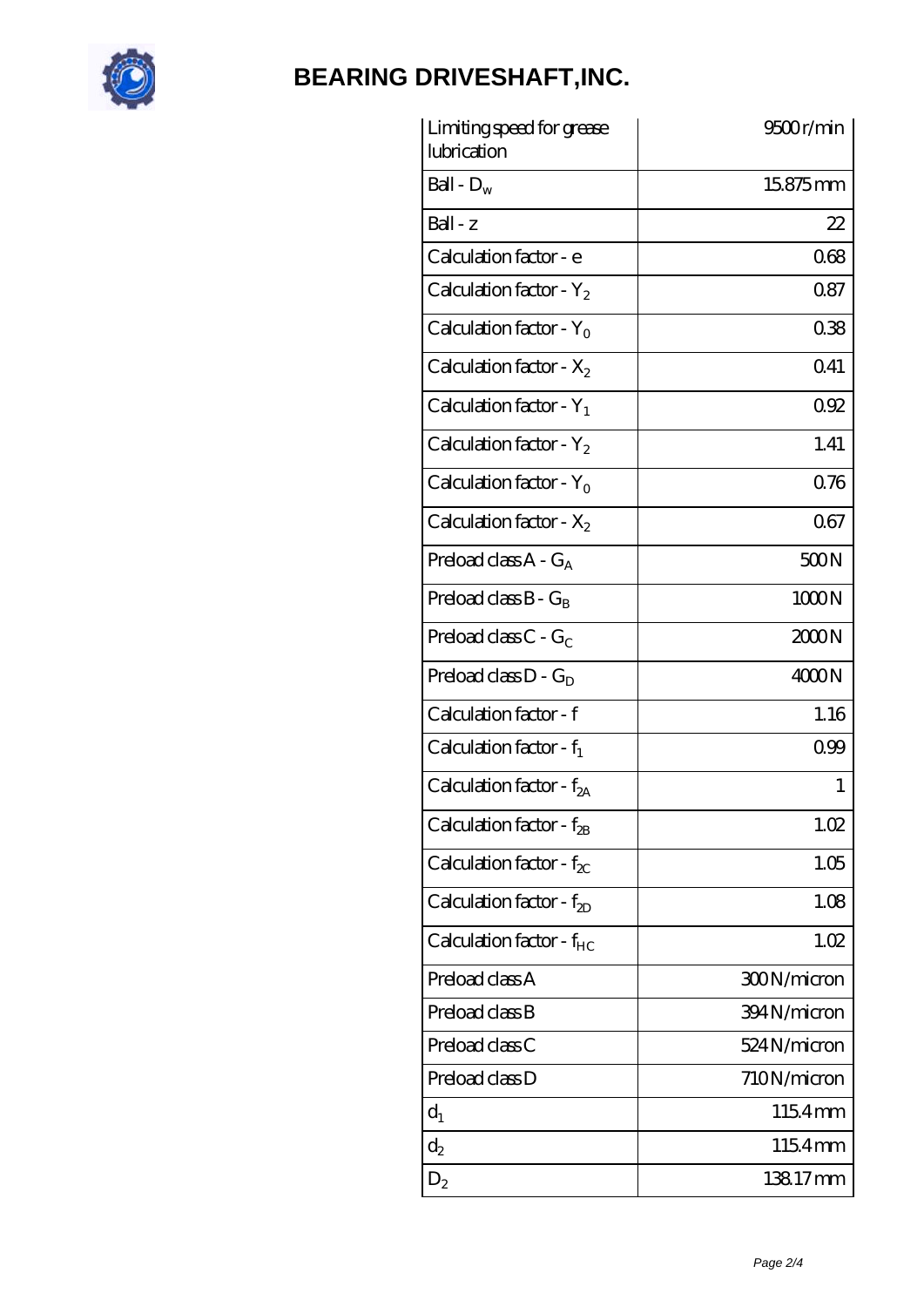

| $r_{1,2}$ min.                             | 1.5 <sub>mm</sub>   |
|--------------------------------------------|---------------------|
| $r_{34}$ min.                              | 1 mm                |
| $d_{a}$ min.                               | $107 \,\mathrm{mm}$ |
| $d_a$ max.                                 | 1148mm              |
| $d_b$ min.                                 | 107 mm              |
| $d_h$ max.                                 | 1148mm              |
| $D_a$ max.                                 | 143mm               |
| $D_{b}$ max.                               | 146mm               |
| $r_a$ max.                                 | 1.5 <sub>mm</sub>   |
| $r_{\rm h}$ max.                           | $1 \,\mathrm{mm}$   |
| Basic dynamic load rating C                | 79.3kN              |
| Basic static load rating $C_0$             | 80 <sub>kN</sub>    |
| Fatigue load limit P <sub>u</sub>          | 305kN               |
| Attainable speed for grease<br>lubrication | 9500r/min           |
| Ball diameter $D_w$                        | 15875mm             |
| Number of balls z                          | 22                  |
| Preload class $AG_A$                       | 500N                |
| Static axial stiffness, preload<br>classA  | 300N/μ m            |
| Preload class $BG_B$                       | 1000N               |
| Static axial stiffness, preload<br>classB  | 394N/µ m            |
| Preload class $CG_C$                       | 200N                |
| Static axial stiffness, preload<br>classC  | 524N/µ m            |
| Preload class $D G_D$                      | 4000N               |
| Static axial stiffness, preload<br>classD  | $710N/\mu$ m        |
| Calculation factor f                       | 1.16                |
| Calculation factor $f_1$                   | 0.99                |
| Calculation factor $f_{2A}$                | 1                   |
| Calculation factor $f_{\rm 2B}$            | 1.02                |
| Calculation factor $f_{\chi}$              | 1.05                |